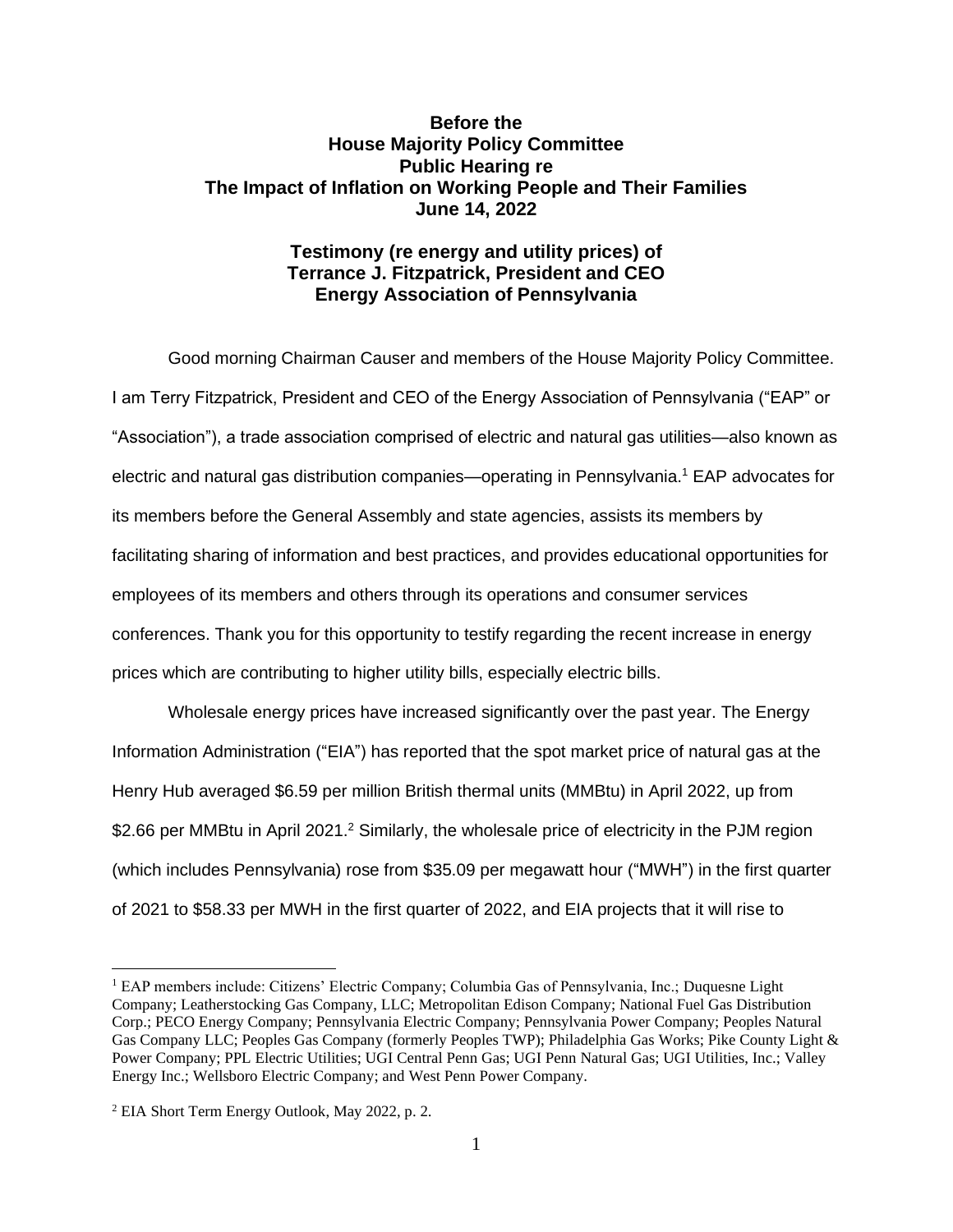\$83.39 in the second quarter of 2022.<sup>3</sup> The simultaneous rise in wholesale prices of natural gas and electricity is not just a coincidence, as electricity prices tend to follow natural gas prices due to the growing use of natural gas to generate electricity.

The rise in the wholesale prices of natural gas and electricity has caused a rise in the retail prices that electric and gas utilities charge their customers for energy supplies. Pennsylvania has "restructured" its electric and gas utility industries, which means that these utilities do not produce energy—they do not own power plants and gas wells. As a result, electric and gas utilities must procure supplies for their customers in wholesale energy markets. Restructuring also means that customers have the option of purchasing energy supplies from an "electric generation supplier" or "natural gas supplier" (collectively, "competitive suppliers") rather than purchase these supplies from their utility. However, these competitive suppliers also purchase energy supplies in wholesale energy markets, so it is no surprise that the prices they offer to customers have also increased recently. The Public Utility Commission administers both a "PA Power Switch" website and a "PA Gas Switch" website to help customers compare competitive offers to each other and to the supply charges of utilities.

Electric and gas utilities have a legal obligation to provide energy supplies for their customers who do not choose competitive suppliers. This supply service is called "default service" in the electric industry and simply the utility's "gas supply service" in the natural gas industry. At this point, I will focus my testimony on the process by which electric utilities purchase energy supplies, since higher electric prices are the chief concern of customers as we enter the summer and increase our use of air conditioning. However, the two most important points I'll make here also apply to the procurement process of gas utilities: the process by which utilities make these purchases are subject to regulatory oversight and approval, and utilities do not earn a profit on their sales of energy supplies.

<sup>3</sup> *Id.,* Table 7a.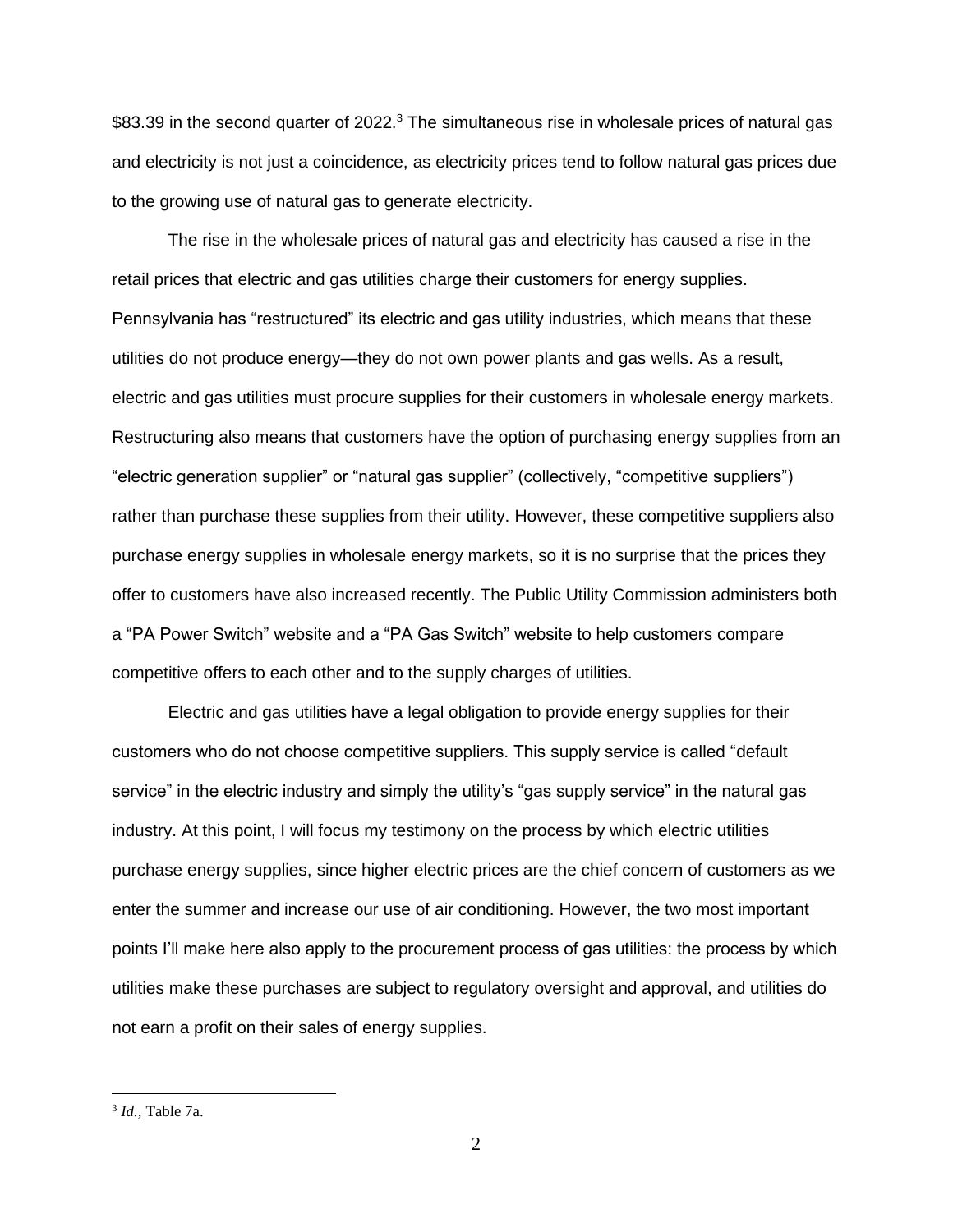Under Act 129 of 2008, electric utilities are required to use competitive procurement tools to purchase a "prudent mix" of spot market, short-term, and long-term contracts with the goals of providing price stability at the "least cost to customers over time."<sup>4</sup> An electric utility's plan for carrying out this statutory obligation must be set out in a competitive procurement plan that is subject to approval by the Public Utility Commission following a formal process in which all interested parties, including consumer representatives, are provided an opportunity to be heard. It is important to note that while electric utilities are authorized by law to recover the costs of providing default service, they do not earn a profit on these energy sales to customers. Electric utilities only earn a return on the portion of the bill by which they recover charges to pay for the electric distribution system.

Electric utilities adjust their charges for default service quarterly or semi-annually to reflect their purchases of energy in wholesale markets. Due to the higher wholesale electricity prices described above, electric utilities increased their default service charges by a range of 8% to 46% at the beginning of June. The range of increases is chiefly due to differences in the timing of purchases in the wholesale market.

The supply / default service charges typically make up 40% to 60% of a residential customer's bill, with the remainder consisting mostly of charges to pay for the transmission and distribution systems that transport energy to a customer's home or place of business. Accordingly, it is important to note that if a customer's supply charge increases by 25%, that does not mean their total bill is likely to increase by that amount.

What can electric customers do to respond to these increased energy prices? There are a number of options. Customers may consider shifting to "budget billing," which smooths out month-to-month variations and can make it easier for customers to budget. Customers can also control costs through a number of strategies for conserving energy. This includes adjusting

 $466$  Pa.C.S. Sec. 2807 (e)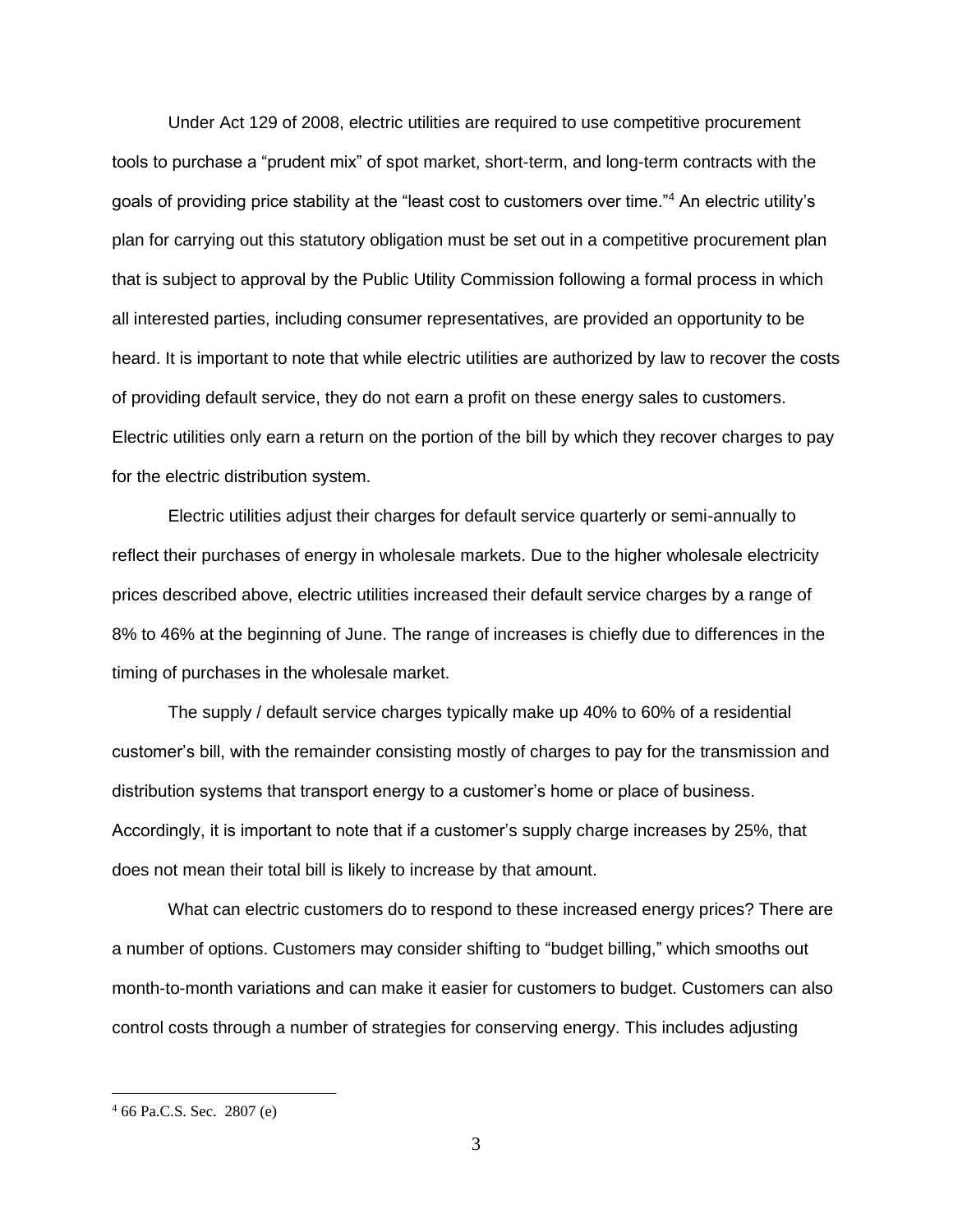thermostats, using more efficient lighting and appliances, making sure cooling and heating systems are serviced regularly, and making improvements to weatherize their homes. Under Act 129 of 2008, larger electric utilities are also required to offer programs to help customers pay for the cost of improvements to the energy efficiency of their homes and businesses.

Customers can also consider offers from competitive suppliers, although as noted earlier, prices have also gone up in the retail market. Customers should carefully evaluate competitive offers, for example, by understanding the difference between variable and fixed price products and considering whether early termination fees apply. Customers should also be vigilant to pro-actively exercise their options when their contract with a supplier expires to make sure they are not switched to a potentially volatile variable price product.

If customers are having difficulty paying their electric bill, they should contact their utility to see if they qualify for a wide range of assistance options. These include both utility specific "universal service" programs funded through utility rates<sup>5</sup> and government sponsored programs. Universal service programs include "customer assistance programs" under which charges are based upon qualifying customers' ability to pay, hardship fund grants for one-time cash assistance, and "low-income usage reduction programs" under which qualifying customers receive assistance paying for energy efficiency improvements to their homes. Customers may also be able to set up a payment arrangement with their utility to spread out repayment of arrearages or seek assistance through community programs that are available.

Government-sponsored programs for energy assistance include: the Low Income Home Energy Assistance Program (LIHEAP), which has received additional funding from the federal government as a result of the pandemic and remains open until June  $17<sup>th</sup>$  this year; as well as ongoing COVID-related relief programs such as the federal Homeowners Assistance Fund (HAF) and the federal Emergency Rental and Utility Assistance Program (ERAP), where

<sup>5</sup> Electric and natural gas utilities expended a total of \$362 million on these programs in 2020.